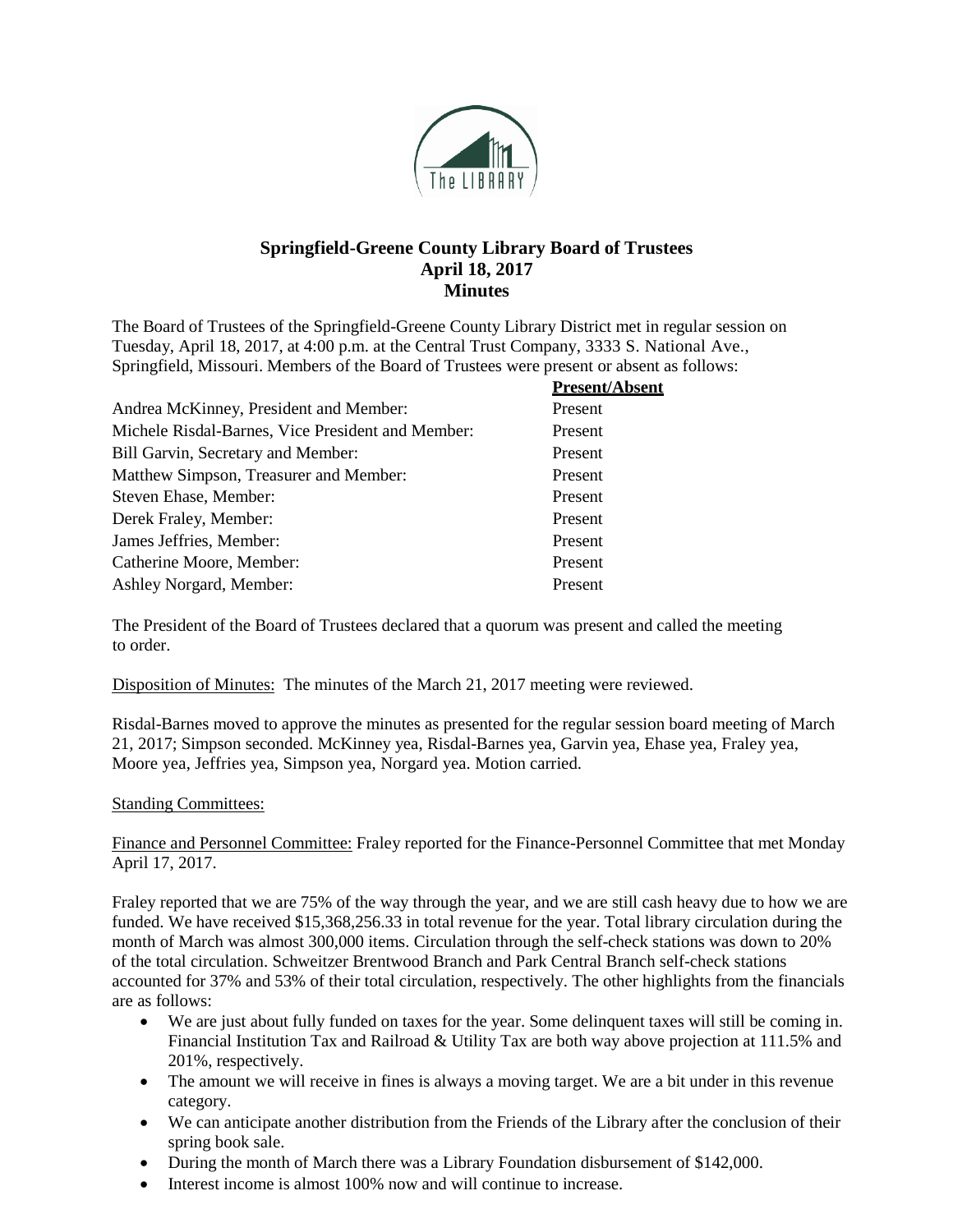- Personnel costs remain lower than anticipated with only 64.5% of the salaries budget spent.
- Library collections budget sits at 67% spent.
- Operating and maintenance expenses are a bit higher, but there's still quite a bit of Brentwood noise in there.
- Minor equipment expenses will decrease after markups.
- Charges and services expenses are tracking very well.
- Travel and training expenses will increase after conference travel in June.
- We have received E-Rate reimbursements totaling \$69,766.89 so far this year.
- We retired this year's bond debt by making our principal payment of \$330,000 during March. Next year's payment will be \$340,000.
- We are under budget as of March. Being under budget is a testament to just how careful the staff is with money.

Buildings and Grounds Committee: James Jeffries reported for the Buildings and Grounds Committee. Jeffries reported that the committee met at the Schweitzer Brentwood Branch on April 11, 2017. The following items were discussed:

- At the Midtown-Carnegie Branch, work has begun on the replacement of the south steps. Demolition started two weeks ago. Some additional demolition will be needed as a surprise layer of stone was discovered. That project should be wrapped up soon.
- Also at the Midtown-Carnegie Branch, the teen desk was refinished by the Building and Grounds staff. The elevator was out of service for a brief period recently, but staff did a great job of accommodating patrons' needs during the outage. The elevator has been repaired and is operational now.
- The second floor windows at the Library Center have been replaced. The bulbs in the teen area lighting fixtures have been replaced with brighter LED bulbs making a big difference.
- A total of four HVAC units have been replaced this month; two at the Library Center and two at the Library Station. Four more units are scheduled for replacement next year as part of a regular schedule for replacement.
- At the Fair Grove Branch, the carpeting needs to be replaced. We intended to replace only the carpeting in the library's main space. We lease the space from the City of Fair Grove. The lessor felt we should also be responsible for replacing the carpeting in the separate community room space since library employees make use of the space for programming and other activities. The community room is also used by the City of Fair Grove as their city council chambers. During negotiations the City of Fair Grove informed us of HVAC repair charges from 2010 forward they felt we should have paid under our current lease agreement. This was the first time the Library was made aware of these expenses. Those charges were more than the anticipated carpet costs. The committee decided we should go back to the City of Fair Grove to amend the lease. We will agree to pay for the new carpet and installation. In return, the City of Fair Grove will indemnify the Library from all past HVAC repair charges. Moving forward, it will be the Library's responsibility to take care of any HVAC repairs for the unit servicing the library's main space. Being our responsibility, we will be allowed to choose our own contractor and make repairs as needed. An amendment to the current lease is being drafted now.

Jeffries reported that the committee also discussed a current library policy in need of an adjustment. It was brought to our attention through another library district's recent interactions with a law firm that our weapons policy may be out of date. Our current weapons policy states that no weapons are allowed on the premises, and we can deny a person entrance into the library for bringing a weapon. In addition, employees are not allowed to carry weapons at work. There is an issue with this wording due to recent changes in the law. A new policy has been drafted and presented here today. It states:

"No person shall possess, on Library District premises, a weapon of any kind, unless authorized by law. Any person violating this section shall be denied entrance to the building or ordered to leave the building. Any Library District employee violating this section shall be disciplined."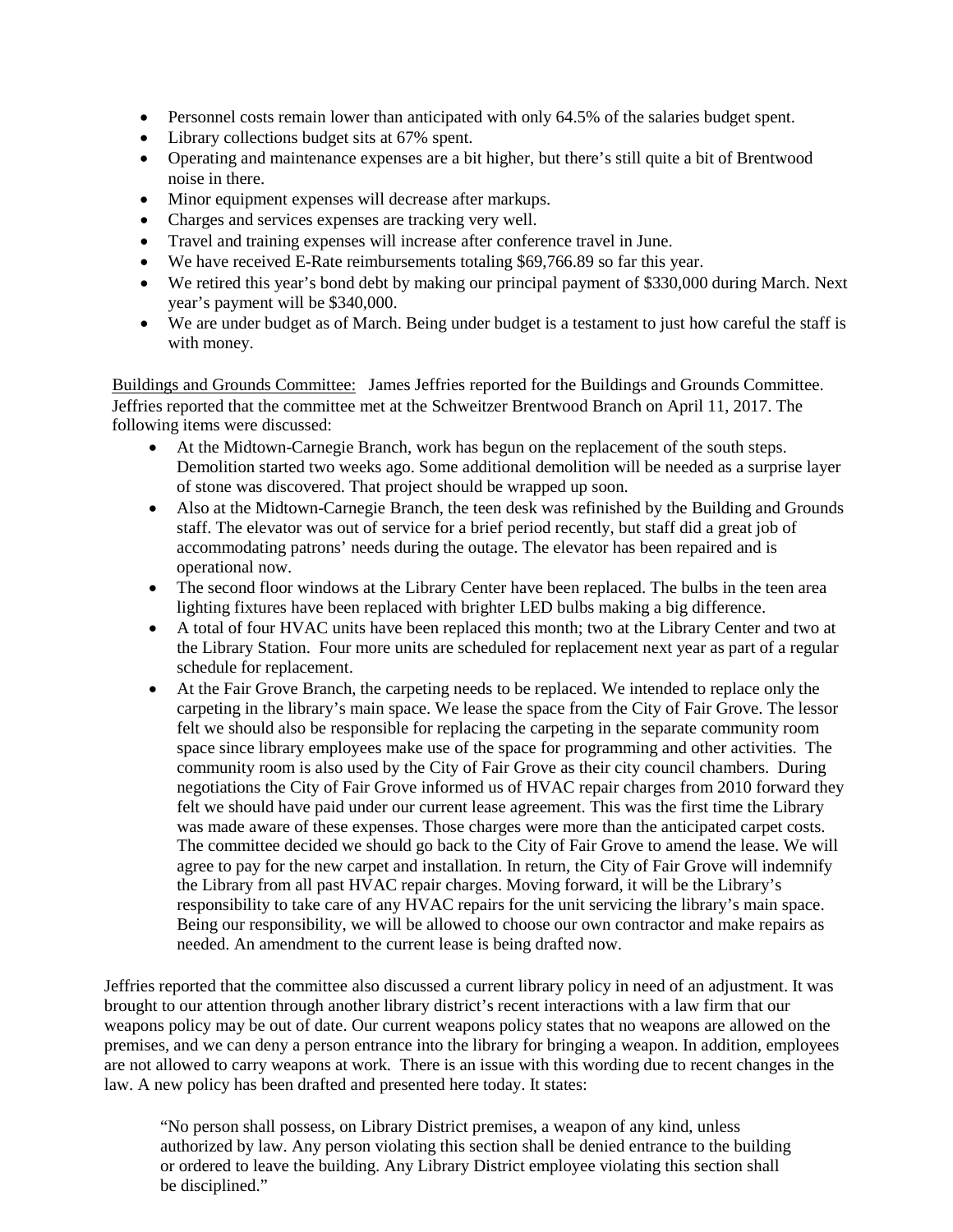Jeffries expressed a need for the Board of Trustees to take action on this policy revision. Jeffries moved to approve the revised Weapons Policy as presented today; Risdal-Barnes seconded. McKinney yea, Risdal-Barnes yea, Garvin yea, Ehase yea, Fraley yea, Moore yea, Jeffries yea, Simpson yea, Norgard yea. Motion carried.

### Report of the Director:

- The Local History and Genealogy Department has been awarded the History Medal from the National Society of the Daughters of the American Revolution. The local Rachel Donelson Chapter nominated the department for the award and made the presentation at its March 28 meeting. Each staff member was honored for their accomplishments and presented with a certificate. I accepted the medal and certificate on behalf of the Library. The award began in 1981 and this is only the fifth time the medal has been awarded to a group as opposed to an individual. The presenter stated that this medal is a way of thanking the Local History staff for excellence so consistent that it seems normal to the public but "It isn't normal — what they do is beyond normal."
- Staff at the Schweitzer Brentwood Branch has nicknamed the automated materials handling system Reggie. Circulation Manager Joey Borovicka had this update at the end of March: Reggie has run a total of 1,870 hours since the branch re-opened, which is as much as a full-time staff member works from January <sup>1</sup> to November 23. He has checked in 84,647 items, 2,214 were holds for SBWD and 8,893 were in transit to other locations. This frees up circulation staff to work at the new drive-up window and provide more personal service to library patrons.
- The District's One-Read title this year is a children's book, "Finding Winnie: The True Story of the World's Most Famous Bear," written by Lindsay Mattick and illustrated by Sophie Blackall. Ms. Blackall won the 2016Caldecott Medal for best illustrations for a children's book. Thanks to the generosity of the Friends of the Library, Sophie Blackall visited Springfield on Thursday, April 13, and spoke to a crowd of 164 children and adults at the Springfield Art Museum. She was a hit with the audience and told them they should appreciate what a great library we have in Springfield. This was quite a special opportunity that the Library District was able to provide for our patrons. "Finding Winnie" was also featured in a StoryWalk® at the Dickerson Park Zoo and in the windows of businesses around Park Central Square.
- Last week was National Library Week, and the Republic City Council honored the Republic Branch Library and Manager Erin Gray with a proclamation in honor of the week. Among other things, the proclamation noted that public libraries improve the quality of life for our residents and they serve all community members. Libraries Transform table tents were displayed at branches throughout the week with important messages from the national ALA initiative. Messages included: "Because free Wi-Fi shouldn't require a receipt"and"Because learning to read comes before reading to learn."
- We posted a message on the Library's website asking for the public's help in saving federal funding for libraries. It included a link where people can contact our senators and representatives and the message they need to hear.

### Foundation Update:

Richardson reported that she is excited about the Library Foundation's big event coming up on Saturday. Piper Kerman is coming to town! The Library Foundation has sold 140 VIP tickets and close to 100 regular tickets. Quite a few regular seat tickets are still available. Those tickets are available in advance or at the door of the event. VIP ticket holders will get priority seating in the auditorium. In addition, they can enjoy light hors d'oeuvres and a meet-and-greet reception with Piper Kerman just before her presentation in the auditorium. Richardson also reported that she is in the middle of completing a final audit of all ReNew Brentwood project expenses.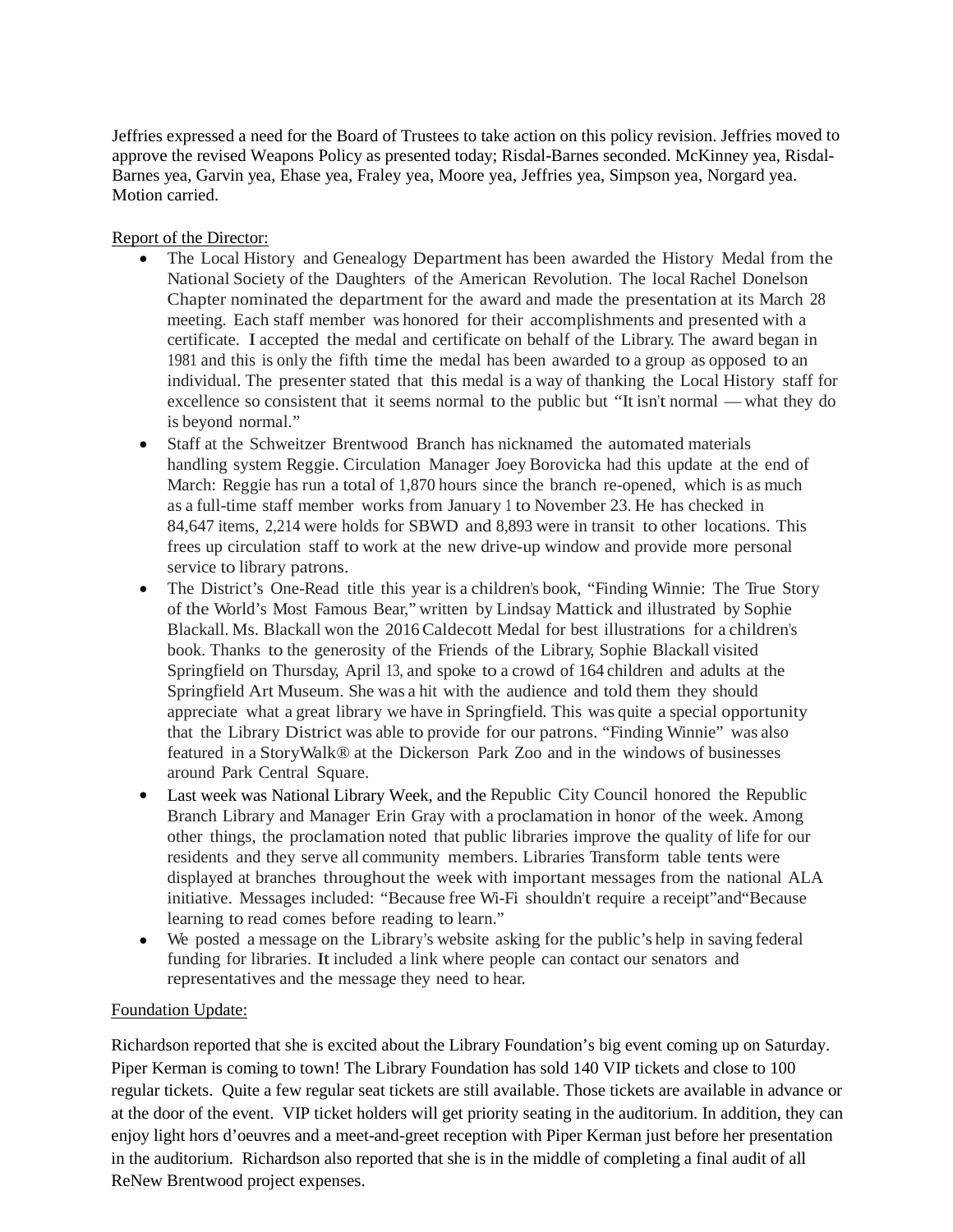### New Business:

Revision of Personnel Policy: Leave of absence/bereavement leave

- Cooper distributed copies of the revised policy to the Board members and reported that Human Resources Director, Lori Ruzicka, and Ashley Norgard, Board member and an attorney specializing in employment law, worked together to draft this revision.
- The revised policy states:

"In the event of the death of an immediate family member, a full-time employee may be granted up to five (5) work days with pay for bereavement of that family member. Immediate family member, for purposes of this policy, is defined as:

- o Spouse, domestic partner, fiance'(e)
- o Parent
- o Step-parent
- o Parent-in-law
- o Sibling
- o Brother-in-law
- o Sister-in-law
- o Child or foster child
- o Step-child
- o Son-in-law
- o Daughter-in-law

Up to three (3) work days with pay is allowed for the following relatives:

- o Grandparent
- o Grandchild
- o Aunt
- o Uncle
- o Niece
- o Nephew

The branch or department manager must authorize any absence and may require substantiating documentation which should be submitted to Human Resources.

Any additional time needed by the employee can be taken as vacation leave or leave without pay in accordance with those policies."

• Norgard expressed her opinion that is a solid policy that addresses the concern Regina brought up at the last Board meeting about more time being needed. Norgard believes this is a good move.

Norgard moved to approve the revised Personnel Policy: Leave of absence/bereavement leave as presented today; Ehase seconded. McKinney yea, Risdal-Barnes yea, Garvin yea, Ehase yea, Fraley yea, Moore yea, Jeffries yea, Simpson yea, Norgard yea. Motion carried.

Miscellaneous Business: None

Board Recognition:

• Carol Bowerman

McKinney presented Bowerman with a memory album in honor of Bowerman's thirty